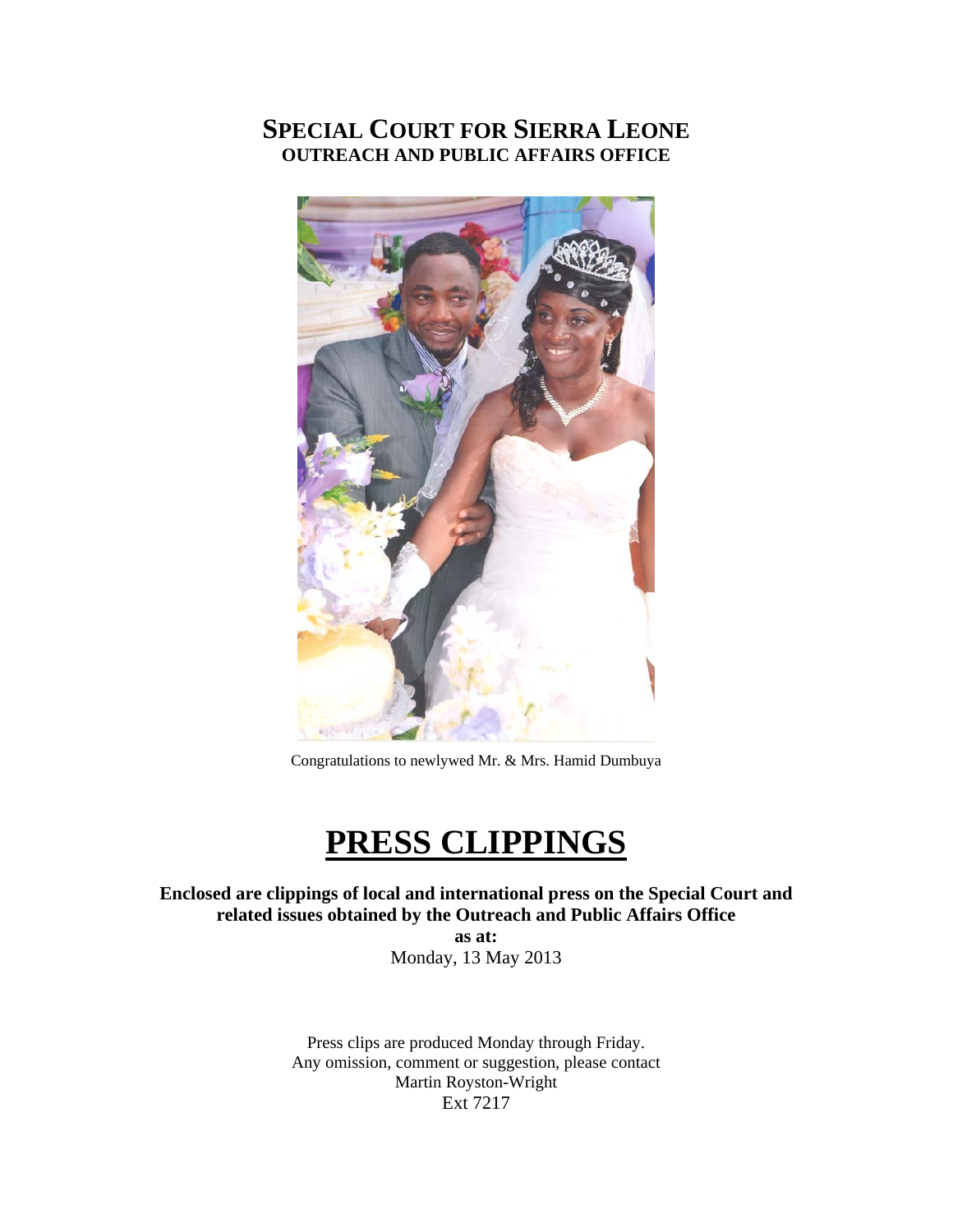| <b>International News</b>                                                        |           |
|----------------------------------------------------------------------------------|-----------|
| Genocide - The Gravest Crime in International Law / The News                     | Page 3    |
| Montt Convicted for Guatemala Genocide / Reuters                                 | Pages 4-6 |
| The US State Department's War Crimes Rewards Program Takes on a New life / RAPSI | Pages 7-9 |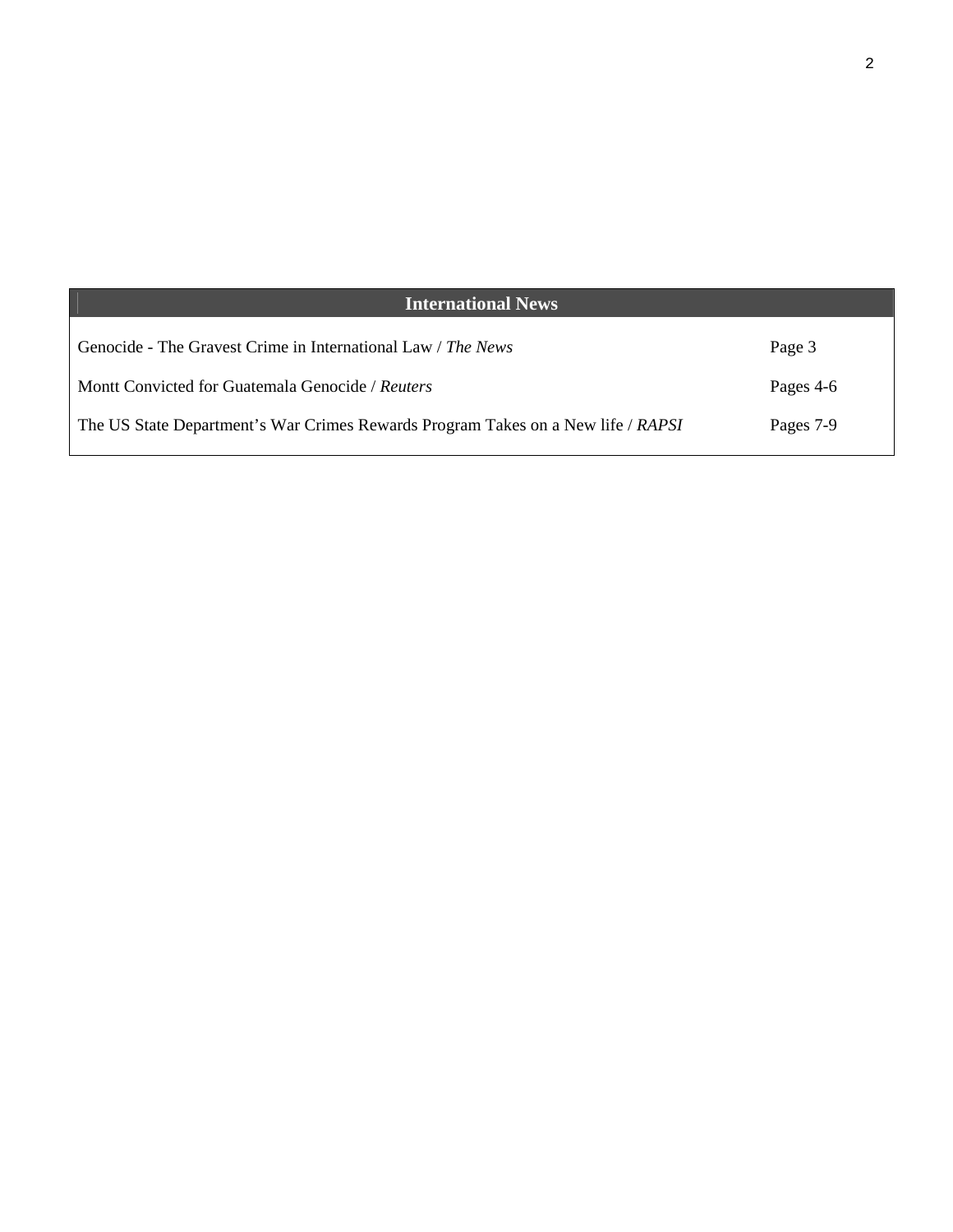## The News (International) Sunday, 12 May 2013

#### **Genocide - the gravest crime in international law**

THE HAGUE: Genocide, which former Guatemalan dictator Efrain Rios Montt was convicted of Friday, is the gravest crime in international humanitarian law — and also the most difficult to prove.

Derived from the Greek word "genos", for race or tribe, and the suffix "cide" from the Latin for "to kill"; genocide is defined by the United Nations as an "act committed with intent to destroy in whole or in part, a national, ethnic, racial or religious group."

The word was coined in 1944 by Raphael Lemkin, a Polish Jew who took refuge in the United States, to describe crimes committed by Nazi Germany during the Holocaust.

It was used for the first time within a legal framework by an international military tribunal at Nuremberg to try Nazi leaders for their crimes in 1945. However, those accused were eventually convicted on charges of crimes against humanity.

Genocide has been recognised within international law since 1948, with the advent of the UN Convention. The massacre of hundreds of thousands of Armenians in 1915 was recognised in 1985 as genocide by the United Nations. But even though the European Parliament recognised the Armenian genocide in 1987, only France, Switzerland, Belgium and Greece have followed suit in Europe.

The Rwandan genocide, in which the UN said some 800,000 Tutsis and moderate Hutus were murdered in 1994, led to the creation of the International Criminal Tribunal for Rwanda, based in Arusha, Tanzania. It has handed out around 20 convictions since 1998 for the crime of genocide and complicity.

The massacre of almost 8,000 Muslim men and boys by Bosnian Serb forces at Srebrenica, in July 1995 during the Bosnian war, was recognised as genocide by the UN's highest judicial organ, the International Court of Justice in 2007.

The Balkans war crimes court, the International Criminal Tribunal for the former Yugoslavia (ICTY), has convicted several accused of genocide — and several trials, including that of former Bosnian Serb military leader Ratko Mladic, are still underway.

In Phnom Penh, two former leaders of Cambodia's Khmer Rouge regime from 1975-79 are currently on trial for genocide and war crimes before a UN-sponsored tribunal.

Sudanese President Omar al-Bashir is wanted by the International Criminal Court (ICC) on an arrest warrant for genocide related to crimes committed against Darfur's civilian population. The Hague-based ICC, created in 1992, is the only permanent international tribunal to try the perpetrators of genocide.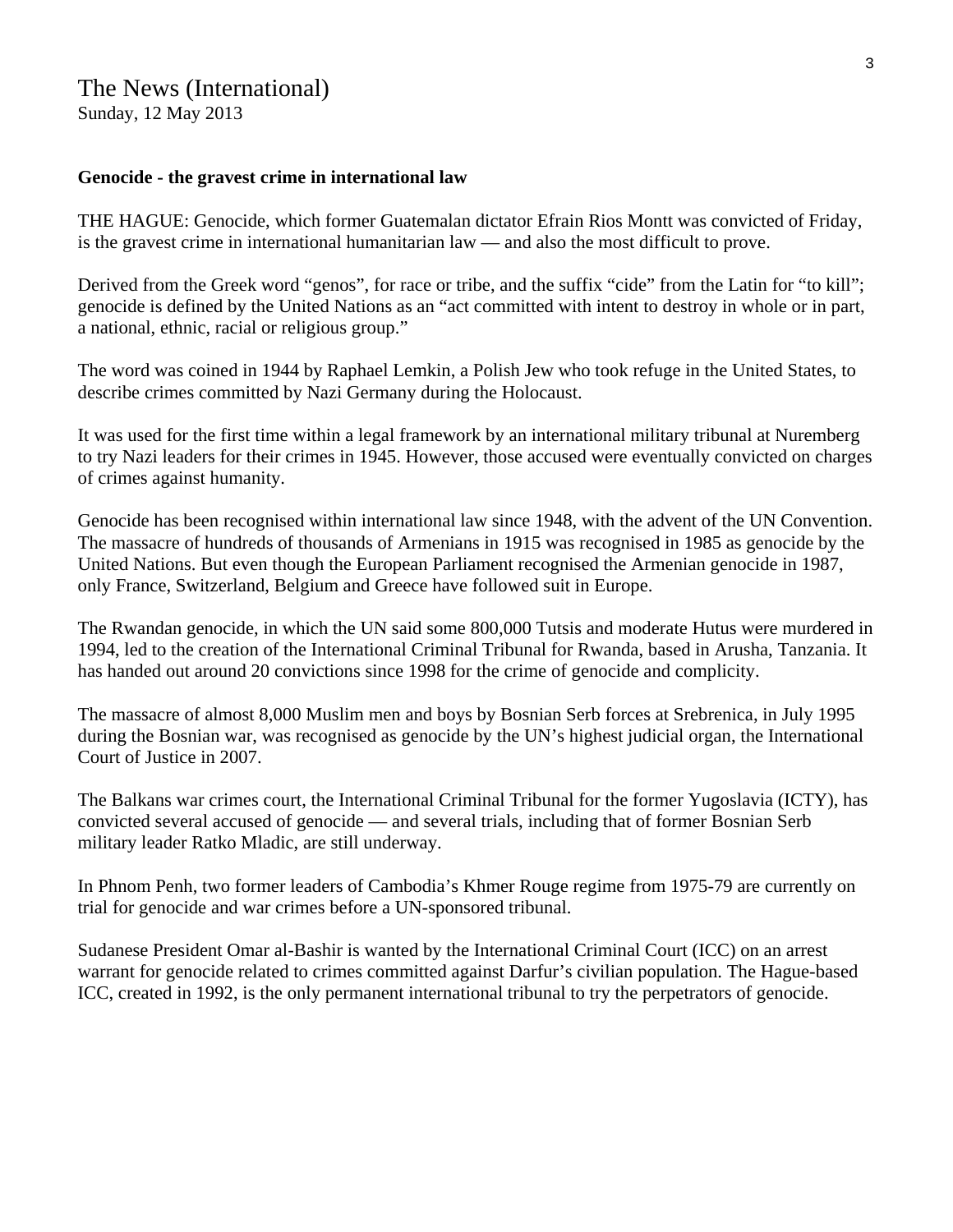Reuters Saturday, 13 May 2013

## **Montt convicted for Guatemala genocide**

Former Guatemalan dictator Efrain Rios Montt was found guilty on Friday of genocide and crimes against humanity during the bloodiest phase of the country's 36-year civil war and was sentenced to 80 years in prison.

Hundreds of people who were packed into the courtroom burst into applause, chanting, "Justice!" as Rios Montt received a 50-year term for the genocide charge and an additional 30 years for crimes against humanity.

It was the first time a former head of state had been found guilty of genocide in his or her own country.

Rios Montt, now 86, took power after a coup in 1982 and was accused of implementing a scorched-earth policy in which troops massacred thousands of indigenous villagers thought to be helping leftist rebels. He proclaimed his innocence in court.

"I feel happy. May no one else ever have to go through what I did. My community has been sad ever since this happened," said Elena de Paz, an ethnic Maya Ixil who was two years old in 1983 when soldiers stormed her village, killed her parents and burned her home.



*Former Guatemalan dictator Efrain Rios Montt is hounded by t he media after being sentenced in G uatemala City on Friday*.

Prosecutors say Rios Montt turned a blind eye as soldiers used rape, torture and arson to try to rid Guatemala of leftist rebels during his 1982-1983 rule, the most violent period of a 1960-1996 civil war in which as many as 250,000 people died.

He was tried over the killings of at least 1,771 members of the Maya Ixil indigenous group, just a fraction of the number who died during his rule.

A throng outside the court chanted "Justice! Justice!" when the guilty verdicts were handed down on Friday.

"They convicted him, they convicted him. I can't believe it," said Marybel Bustamante, whose brother was 'disappeared,' a euphemism for kidnapped and murdered, the day that Rios Montt took power.

The human rights group Amnesty International hailed it as the trial of the decade.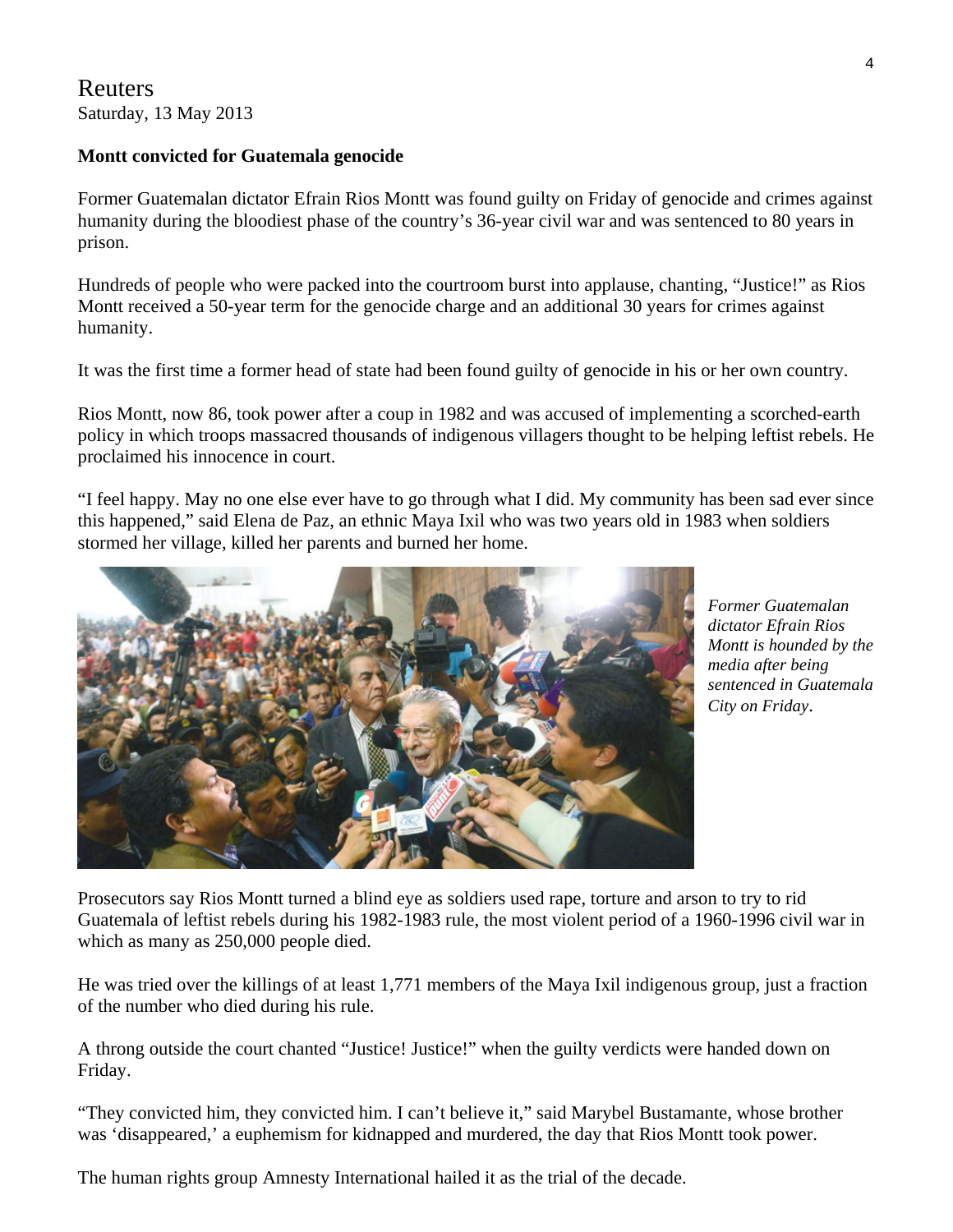"He had full knowledge of everything that was happening and did not stop it," Judge Yasmin Barrios, who presided over the trial, told a packed courtroom where Mayan women wearing colourful traditional clothes and head-dresses closely followed proceedings.

Nobel Peace Prize winner Rigoberta Menchu was among them. "Today we are happy, because for many years it was said that genocide was a lie, but today the court said it was true," she said.

Barrios has called a hearing tomorrow to discuss compensation for the victims of Rios Montt's rule.

Rios Montt's intelligence director, Jose Rodriguez Sanchez, also stood trial, but he was acquitted on both charges.

During the trial, which began on March 19, nearly 100 prosecution witnesses told of massacres, torture and rape by state forces.

At one point, the trial hung in the balance when a dispute broke out between two judges over who should hear the case.

Rios Montt denied the charges in court on Thursday, saying he never ordered genocide and had no control over battlefield operations.

"I am innocent," he told the courtroom, sporting thick glasses and a grey mustache. "I never had the intent to destroy any national ethnic group."

"I have never ordered genocide," he added, saying he took over a "failing" Guatemala in 1982 that was completely bankrupt and full of "subversive guerrillas."

Former US president Ronald Reagan provided support for Rios Montt's government and said in late 1982 that the dictator was getting a "bum rap" from rights groups for his military campaign against left-wing guerrillas during the Cold War. He also once called Rios Montt "a man of great personal integrity".

Defence attorneys said earlier they would appeal if Rios Montt was convicted. They argued that prosecution witnesses had no credibility, that specific ethnic groups were not targeted under Rios Montt's 17-month rule and that the war pitted belligerents of the same ethnic group against one another.

Rios Montt has been under house arrest for more than a year. The right-wing party that he founded changed its name this year to distance itself from its past.

Guatemala's civil war ended with peace accords signed in 1996 but the Central American nation remains a deeply divided society with very poor indigenous areas.

President Otto Perez, a former army general during the civil war, says he was part of a group of captains that stood up to Rios Montt.

Declassified US documents from the civil war years suggest Perez was one of the Guatemalan army's most progressive officers and that he played a key role in an ensuing peace process.

But Perez was himself implicated in war crimes during the trial when one prosecution witness testified that soldiers under his command had burned down homes and executed civilians during Rios Montt's rule.

Perez has argued that genocide did not take place during the war, underlining the divisions that persist in Guatemala over the conflict, which pitted leftist insurgents against a string of right-wing governments.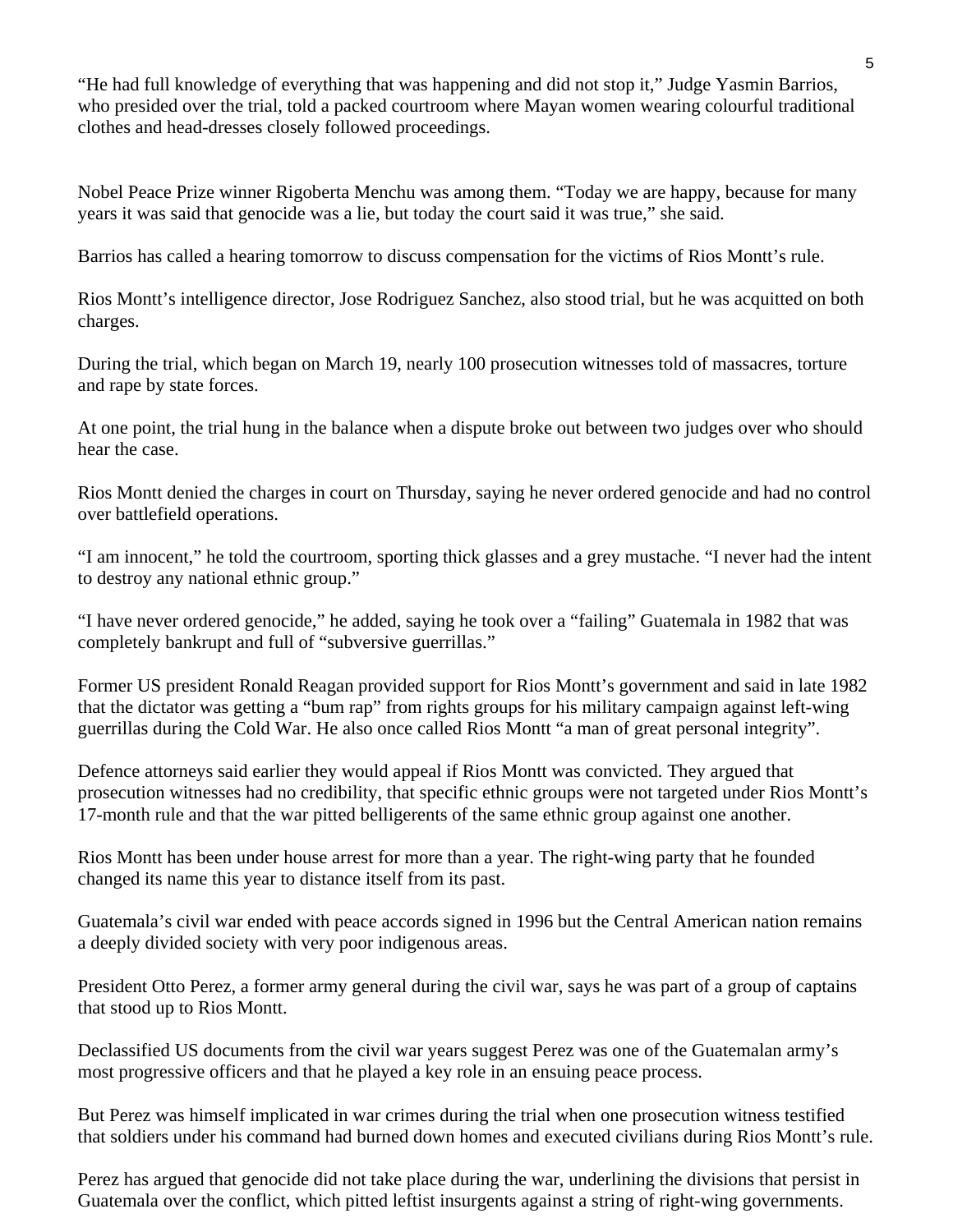Perez, who took office in 2012, is the first military man to run the country since the war ended, and rights groups were concerned he could interfere with human rights trials.

Courts in Guatemala have only recently begun prosecutions for atrocities committed during the conflict.

northern village of Dos Erres in 1982, no convictions had been handed down for massacres carried out Until August 2011, when four soldiers received 6,060-year prison sentences for mass killings in the during the war.

A judge who initially presided over pre-trial hearings cast a new shadow of doubt over the Rios Montt case on Friday when she confirmed a decision she had announced on April 18 to wind back proceedings to November 2011, and void all developments since then.

Prosecutors insist that decision is illegal and are preparing legal challenges to the ruling, while defence attorneys have argued that the decision is binding and the trial should never have proceeded.

#### **Genocide: gravest crime in international law**

Genocide, which former Guatemalan dictator Efrain Rios Montt was convicted of, is the gravest crime in international humanitarian law - and also the most difficult to prove.

Derived from the Greek word 'genos', for race or tribe, and the suffix 'cide' from the Latin for "to kill", genocide is defined by the UN as an "act committed with intent to destroy in whole or in part, a national, ethnic, racial or religious group."

The word was coined in 1944 by Raphael Lemkin, a Polish Jew who took refuge in the US, to describe crimes committed by the Nazis during the Holocaust.

It was used for the first time within a legal framework by an international military tribunal at Nuremberg to try Nazi leaders for their crimes in 1945. However, those accused were eventually convicted on charges of crimes against humanity.

Genocide has been recognised within international law since 1948, with the advent of the UN Convention. The Rwandan genocide, in which the UN said some 800,000 Tutsis and moderate Hutus were murdered in 1994, led to the creation of the International Criminal Tribunal for Rwanda, based in Arusha, Tanzania.

It has handed out around 20 convictions since 1998 for the crime of genocide and complicity.

The massacre of almost 8,000 Muslim men and boys by Bosnian Serb forces at Srebrenica, in July 1995 during the Bosnian war, was recognised as genocide by the UN's highest judicial organ, the International Court of Justice in 2007.

The Balkans war crimes court, the International Criminal Tribunal for the former Yugoslavia (ICTY), has onvicted several accused of genocide - and several trials, including that of former Bosnian Serb military c leader Ratko Mladic, are still underway.

In Phnom Penh, two former leaders of Cambodia's Khmer Rouge regime from 1975-79 are currently on trial for genocide and war crimes before a UN-sponsored tribunal.

The Hague-based ICC, created in 1992, is the only permanent international tribunal to try the perpetrators of genocide.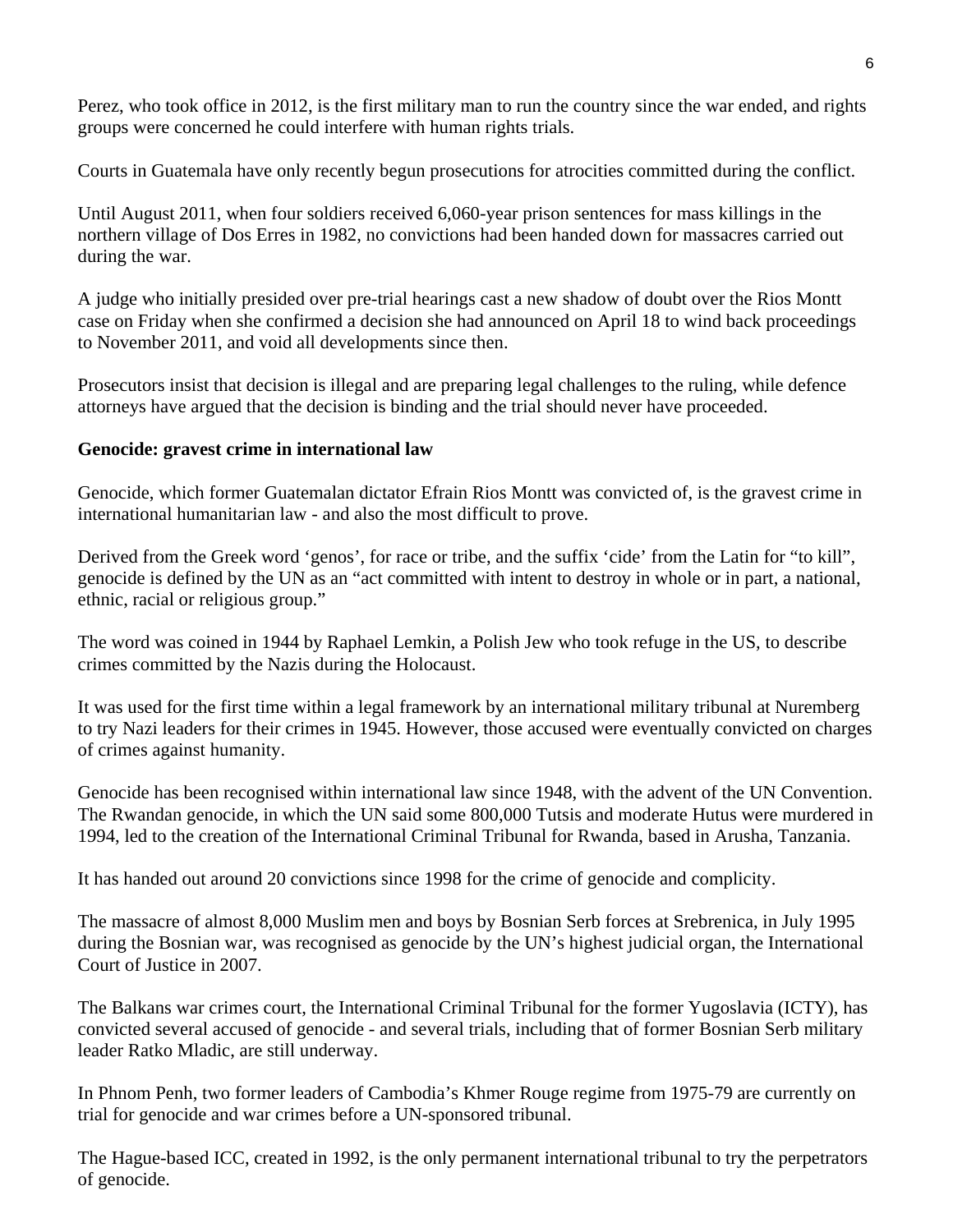# RAPSI (Russia Legal Information Agency)

Friday, 10 May 2013

Special Coverage

#### **The US State Department's War Crimes Rewards Program takes on a new life**

#### Ingrid Burke, RAPSI

US President Barrack Obama signed off on a law last January offering millions of dollars in rewards for information leading to the arrest, capture, or transfer of certain fugitives, such as those sought for certain horrendous large-scale crimes by international, mixed, and hybrid tribunals, including "new mixed courts that may be established in places such as the Democratic Republic of Congo or for Syria."

announced in April the decision by US authorities to place a veritable bounty on the heads of a small handful of accused war criminals long sought by the International Criminal Court (ICC). In accordance with the legislative expansion, US Ambassador-at-Large for War Crimes Stephen J. Rapp

In fact, it may have seemed downright disconcerting to many when, citing the expansion of the US State Department's (State) War Crimes Rewards Program, Rapp explained during an April 3 briefing: "We're nnouncing today that the Secretary of State will offer up to \$5 million for information leading to the a arrests, the transfer, or conviction of three top leaders of the LRA, the Lord's Resistance Army: Joseph Kony, Okot Odhiambo, and Dominic Ongwen, as well as the leader of the Democratic Forces for the Liberation of Rwanda, known as the FDLR, Sylvestre Mudacumura."

#### **The program itself**

State's War Crimes Rewards Program empowers State to offer cash rewards for information leading to the arrest, transfer, or conviction of accused war criminals. The program was initially somewhat limited in scope, extending only to individuals indicted by the International Criminal Tribunal for the Former Yugoslavia (ICTY), the International Criminal Tribunal for Rwanda (ICTR), and the Special Court for Sierra Leone (SCSL).

As explained by Rapp, "[s]ince 1998, our ability to pay these rewards has proven to be a valuable tool fo r the United States Gove rnment to promote accountability for the worst crimes known to humankind, by generating valuable tips that enable authorities to track down the world's most notorious fugitives from justice."

approximately \$2 million. He added that in the past two years, 14 payments have been made, the largest of these having been

Rapp credited the assistance of the program with the fact that all ICTY indictees have been accounted for, and with the fact that only nine of the ICTR's 92 indictees remain at large. Notably, all nine remain on the list of reward-worthy individuals under the program.

Despite these accomplishments, Rapp pointed to a changing system of international criminal justice in explaining the necessity of reframing the program's scope. That is, as the ICTY, ICTR, and **SCSL** continue to wind down their activities, the program will lose its impact unless it advances to accommodate the new face of international criminal law. As explained by Rapp: "while the program has achieved great success with these three tribunals, it risks becoming obsolete as they gain custody of their last remaining fugitives. To that end, we began to advocate for an expansion of the program to bolster our ongoing efforts to bring other alleged war criminals to justice."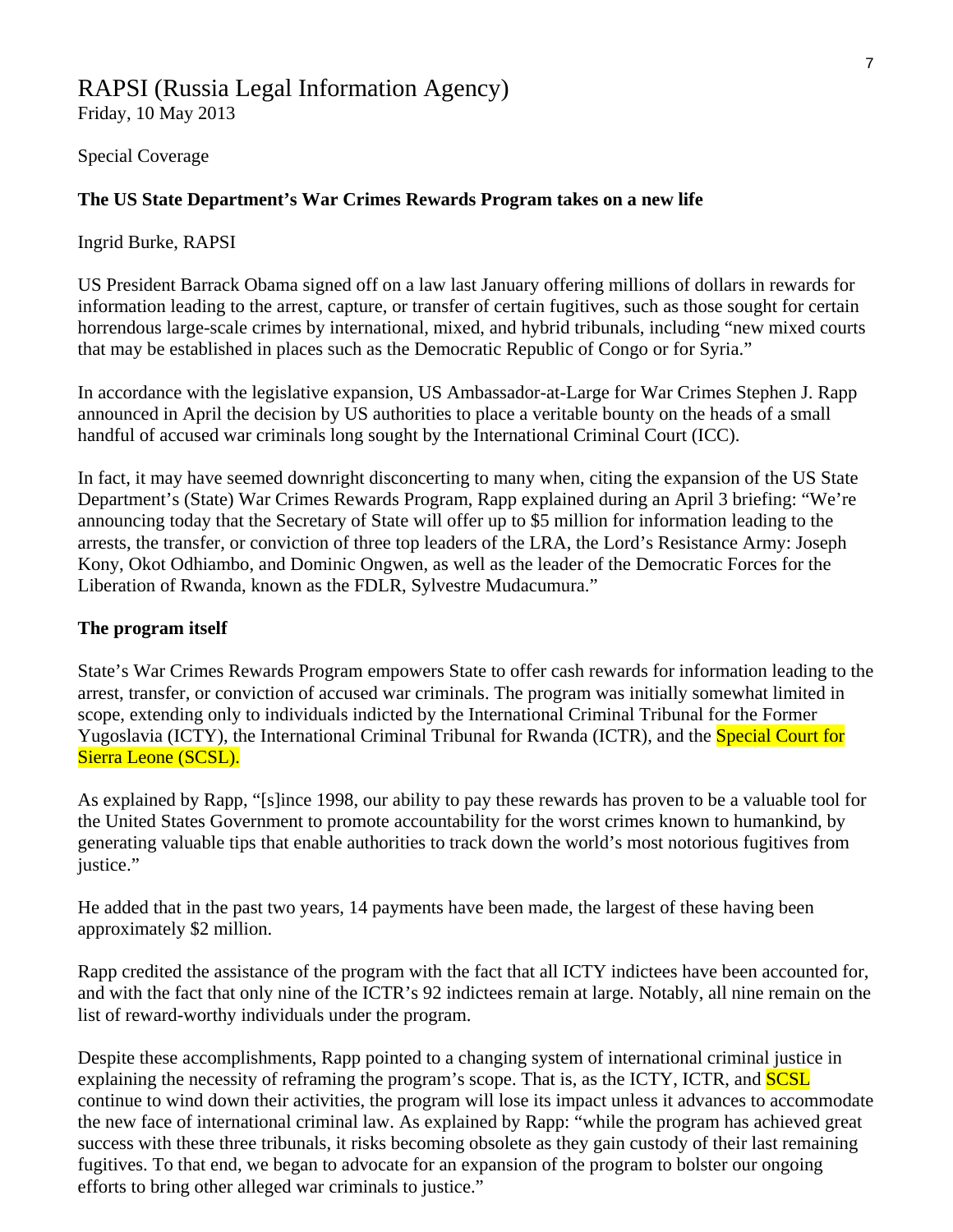#### **The expansion**

Early last year, Congressman Edward Royce and now Secretary of State, but then-senator John Kerry introduced legislation aimed at expanding the program.

In a blog article for the Huffington Post written in April 2012, Kerry explained his intentions with specific reference to Joseph Kony: "Next month I'm introducing legislation to expand the War Crimes Rewards Program to target Kony – to take what's currently a rewards program designed to secure arrests and convictions of terrorists and those trafficking in narcotics but expand it to target the war criminals of today. (Currently, there's a smaller rewards program related to war crimes, but it is specifically limited to those wanted by special courts for Rwanda, Yugoslavia, and **Sierra Leone**, which are nearing completion)."

Rapp explained during the announcement that both houses of US Congress unanimously approved the bill on January 1 of this year.

scope of the State Department's authority to offer cash for justice. On January 15, US President Barrack Obama signed off on the legislation, thus officially increasing the

In accordance with the recent expansion, the Secretary of State – after consulting with concerned rewards for information on. As explained by Rapp during the initial announcement: "The designated individuals must be foreign nationals accused by any international tribunal, including mixed or hybrid Court, but also new mixed courts that may be established in places such as the Democratic Republic of government agencies and notifying Congress – now has the authority to handpick individuals to offer courts, for crimes against humanity, genocide, or war crimes. This includes the International Criminal Congo or for Syria."

#### **Mixed, hybrid, and international tribunals**

International justice plays out in a wide variety of courtrooms and tribunals, depending on the needs of a specific situation. According to the United Nations Rule of Law Website and Document Repository, "The principal judicial organ of the United Nations is the International Court of Justice... The Organization also supports other judicial mechanisms, such as the ad hoc criminal tribunals and hybrid tribunals, established mainly to address past international crimes in war-torn societies, and fact-finding/investigatorial bodies. Many of these mechanisms are hybrid tribunals or commissions, involving often mixed national and international composition and jurisdiction. They are set up in cooperation with national authorities under UN auspices and with mandates tailored to the specifics of each situation."

To illustrate the difference, the **Special Court for Sierra Leone (SCSL)** was established and operated by the joint efforts of the government of Sierra Leone and the UN. This model contrasts that of the ad-hoc tribunals formed to adjudicate the war crimes, crimes against humanity, and acts of genocide committed in Rwanda and the former Yugoslavia. While the hybrid and ad-hoc models are based on the same legal principles, deriving from Chapter VII of the United Nations Charter, the former heavily relies on the contribution of the nation or region directly affected by the atrocities at issue, while the latter is carried out exclusively by the international community.

The ICC was established as the first permanent treaty-based international criminal court. Governed by the Rome Statute, the ICC functions independently of the UN. Thus the court relies heavily on contributions by member governments. According to its website, "Although the Court's expenses are funded primarily by States Parties, it also receives voluntary contributions from governments, international organisations, individuals, corporations and other entities."